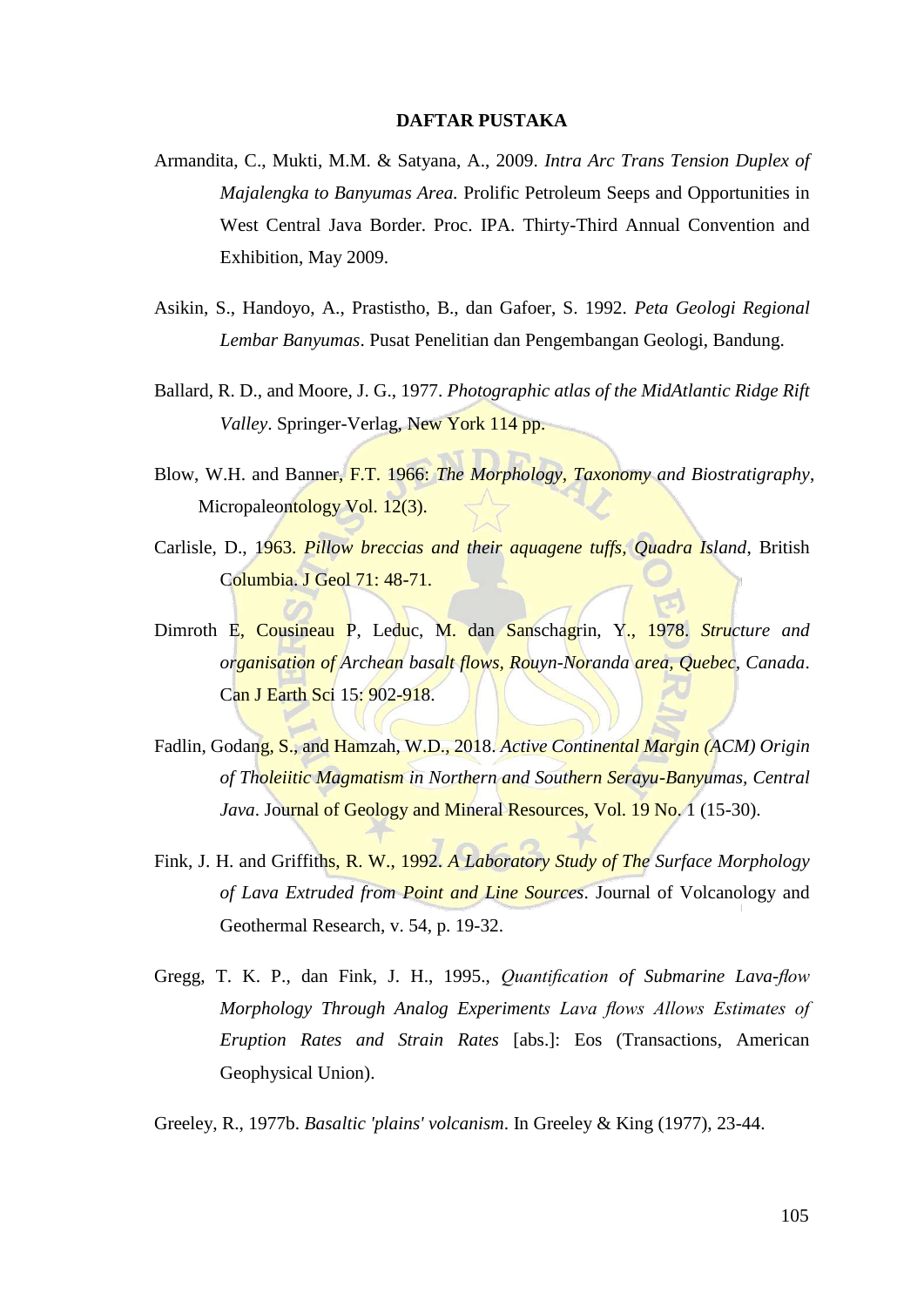- Greeley, R., 1982. *The Snake River Plain, Idaho: representative of a new category of volcanism*. J. Geophys. Res. 87, 2705-12.
- Griffiths, R. W., dan Fink, J. H., 1992a. *Solidification and morphology of submarine lavas: a dependence on extrusion rate*. J Geophys Res 97: 19729-19737.
- Griffiths, R. W., and Fink, J. H., 1992b. The Morphology of Lava Flows in Planetary Environments: Predictions from Analog Experiments: Journal of Geophysical Research, v. 97, p. 19,739 –19,748.
- Ghiorso, M.S. dan Sack, R.O., 1995. *Chemical Mass Transfer in Magmatic Processes. IV. A Revised and Internally Consistent Thermodynamic Model for the Interpolation and Extrapolation of Liquid-Solid Equilibria in Magmatic Systems at Elevated Temperatures and Pressures*. Contributions to Mineralogy and Petrology, 119, 197-212.
- Hamilton, D.L., Burnham, C.W., dan Osborn, E. F., 1964, *Solubility of water and effects of oxygen fugacity and water content on crystallization in mafic magmas*. Jour. Petrology, v. 5, p. 21-39.
- Hatherton, T., and W. R. Dickinson, *Andesitic volcanism and seismicity in New Zealand,*  J. Geophys. Res., 73, 4615, 1968.
- Herzberg, C., Asimow, P.D., Arndt, N., Niu, Y., Lesher, C.M., Fitton, J.G., and Saunders, A.D., 2007. *Temperature in ambient mantle and plumes: Constraints from basalts, picrites, and komatiites*. Geochemistry, Geophysics, Geosystems, v. 8, Q02006.
- Hidayat, Subagio, Praromadani, Zulimatul Safa'ah. 2020. Interpretasi Struktur Geologi Bawah Permukaan Berdasarkan Updating Data Gaya Berat Cekungan Banyumas, Jawa Tengah. Jurnal Geologi dan Sumberdaya Mineral, 21 No.3, 111-118.
- Hulme, G., 1974. *The interpretation of lava flow morphology*. Geophys J RAstr Soc 39: 361-383.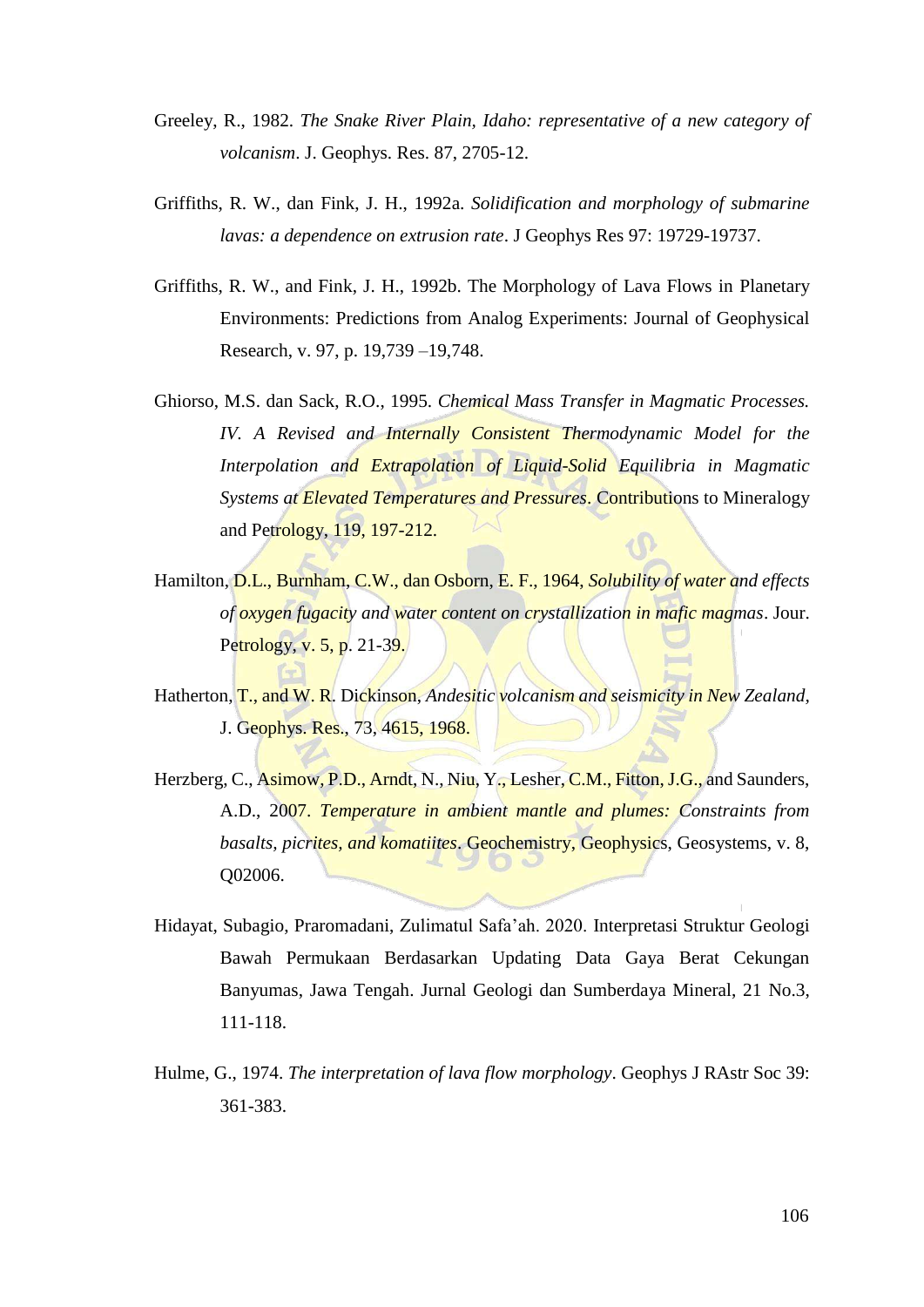- Jeffreys, H., 1925. *The Flow of Water in An Inclined Channel of Rectangular Section*, Philosophical Magazine Series 6, 49:293, 793-807.
- Kantha, L. H., 1980. *A note on the effect of viscosity on double-diffusive processes*. J. Geophys. Res. 85, 4398-404.
- Kantha, L. H., 1981. *'Basalt fingers' - origin of columnar joints*. Geol Mag. 118, 251-64.
- Kilburn, C. R. J., 1990, Surfaces of aa flow fields on Mount Etna, Sicily: Morphology, rheology, crystallization and scaling phenomena, in Fink, J. H., ed., Lava flows and domes: Berlin, Springer-Verlag, p. 129 –156.
- Kinzler, R.J., 1997. *Melting of mantle peridotite at pressures approaching the spinel to garnet transition*: Application to mid-ocean ridge basalt petrogenesis: Journal of Geophysical Research, v. 102, p. 852–874. doi:10.1029/96JB00988.
- Lockwood, J. P. dan P. W. Lipman., 1980. *Recovery of datable charcoal beneath young lavas: lessons from Hawaii. Bull. Volcanol. 43, 609-15.*
- Macdonald, G. A., 1953. *Pahoehoe, aa and block lava*. Am J Sci 251: 169-191.
- McPhie, J., Doyle, M., dan Allen, R., 1993.*Volcanic Textures: A Guide to The Interpretation of Textures in Volcanic Rocks.* Tasmanian Government. Tasmania.
- Moore, J. G., 1965. *Petrology of Deep-Sea Basalt Near Hawaii: American Journal of Science*. v. 263, p. 40-52.  $963$
- Moore, J. G., 1975. *Mechanism of Formation of Pillow Lava: American Scientist*. v. 63, p. 269-277.
- Muchsin, N., Ryacudu, R., Widyokunto, and Sri Budiyani, Yulihanto, B., Nurjayadi, A., Rahardjo, K., dam Riandra, F., 2002. *Miocene Hydrocarbon System of the Southern Central Java Region*. Procc. Ann. IAGI 2002.
- Mukti, M.M, Armandita, C., Maulin, H.B. and Maakoto, I., 2008. *Turbidites Depositional System of the Lower Halang Formation Strata Architecture of Slope to Basin Floor Succession*. Pros. PIT IAGI ke-37. Agustus 2008.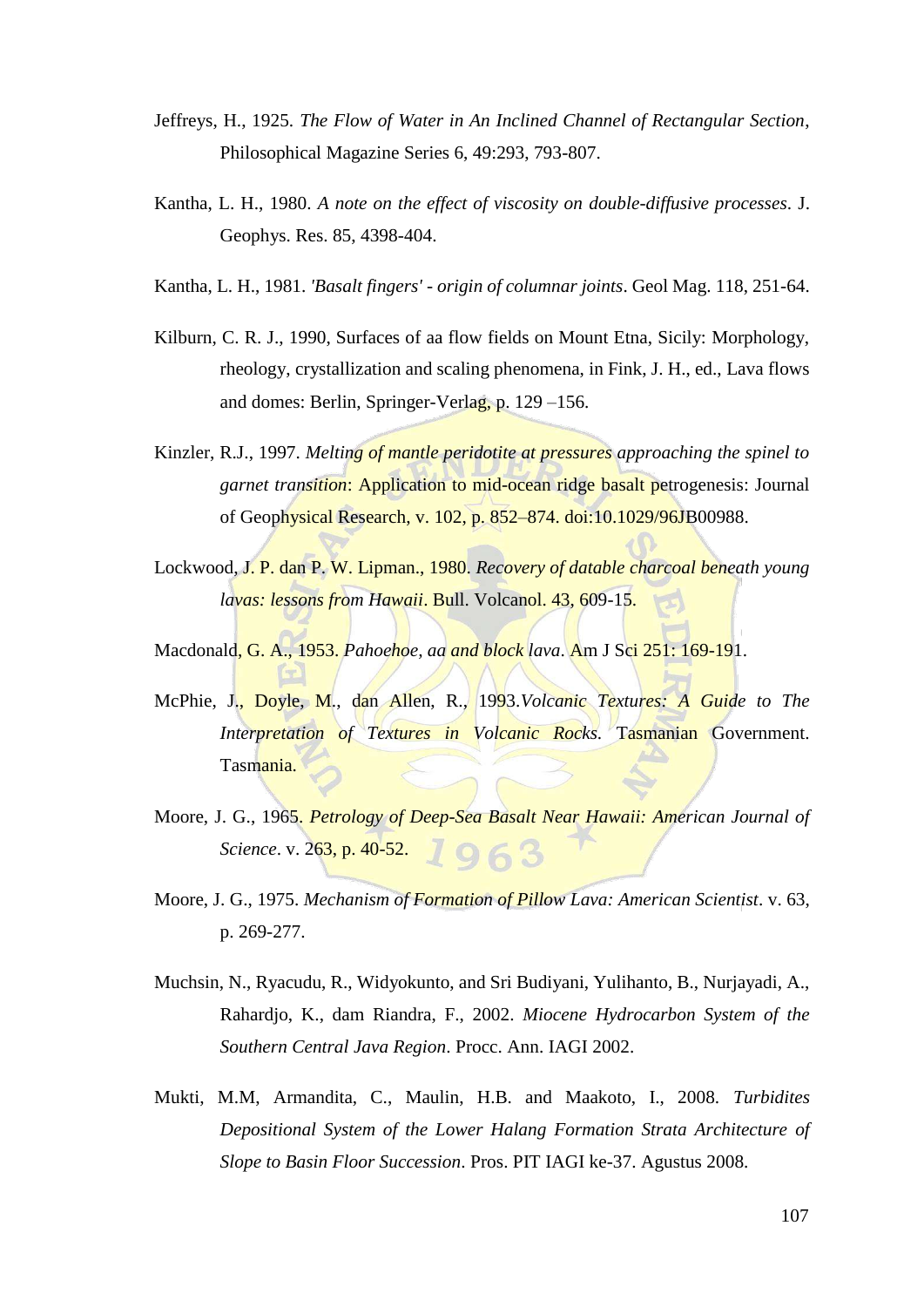- Murase, T. dan A. R. McBirney., 1973. *Properties of some common igneous rocks and their melts at high temperatures*. Geol Soc. Am. Bull. 84, 3563-92. Murata.
- Nelson, S.A., 2011. *Petrology: General Classification of Igneous Rocks*, Tulane University. [\(http://www.tulane.edu/~sanelson/eens212\)](http://www.tulane.edu/~sanelson/eens212)
- Nichols, G., 2009. *Sedimentology and Stratigraphy*. Oxford: John Wiley & Sons, Ltd.
- Peccerillo, A., dan S. R. Taylor., 1976. *Geochemistry of The Eocene Calc- Alkaline Volcanic Rocks from the Kastamonu Area, Northern Turkey*. Contributions to Mineralogy and Petrology, 58, p. 63-81.
- Pettijohn, F.J. 1975. *Sedimentary Rock.* Third Edition. Happer & Row Publisher, New York – Evanston-San Francisco-London.
- Pinkerton, H. and R. S. J. Sparks. 1978. Field measurements of the rheology of lava. Nature 276, 383-6
- Pulunggono, A., dan Martodjojo, S., 1994. *Perubahan Tektonik Paleogene-Neogene: Merupakan Peristiwa Tektonik Terpenting di Jawa.* Proceedings Geologi dan Geotektonik Jawa, (pp. 37-50).
- Satyana, A.H. and Armandita, C., 2004. *Deepwater Plays of Java, Indonesia: Regional Evaluation on Oportunities and Risks*. IPA. Proc. Deepwater And Frontier Exploration in Asia & Australasia Symposium, December 2004.
- Schnur, S. R., 2007*. An Analysis of the Morphology and Physical Properties of Pillow Lavas of the Nicasio Reservoir Terrane, Marin County, California: Implications for Seamount Formation and Structure*. Tesis Program Magister, Carleton College.
- Spera, F. J., 2000. *"Physical properties of magma," in Encyclopedia of Volcanoes*, eds H. Sigurdsson, J. Stix, B. F. Houghton, S. R. McNutt, and H. Rymer (San Diego, C A: Academic Press),171–190.
- Swanson, D.A., dan T. L. Wright., 1981. *The Regional Approach to Studying the Columbia River Basalt Group.* In K*.* V. Subbarao and R. N. Sukheswala (1981), 58-80.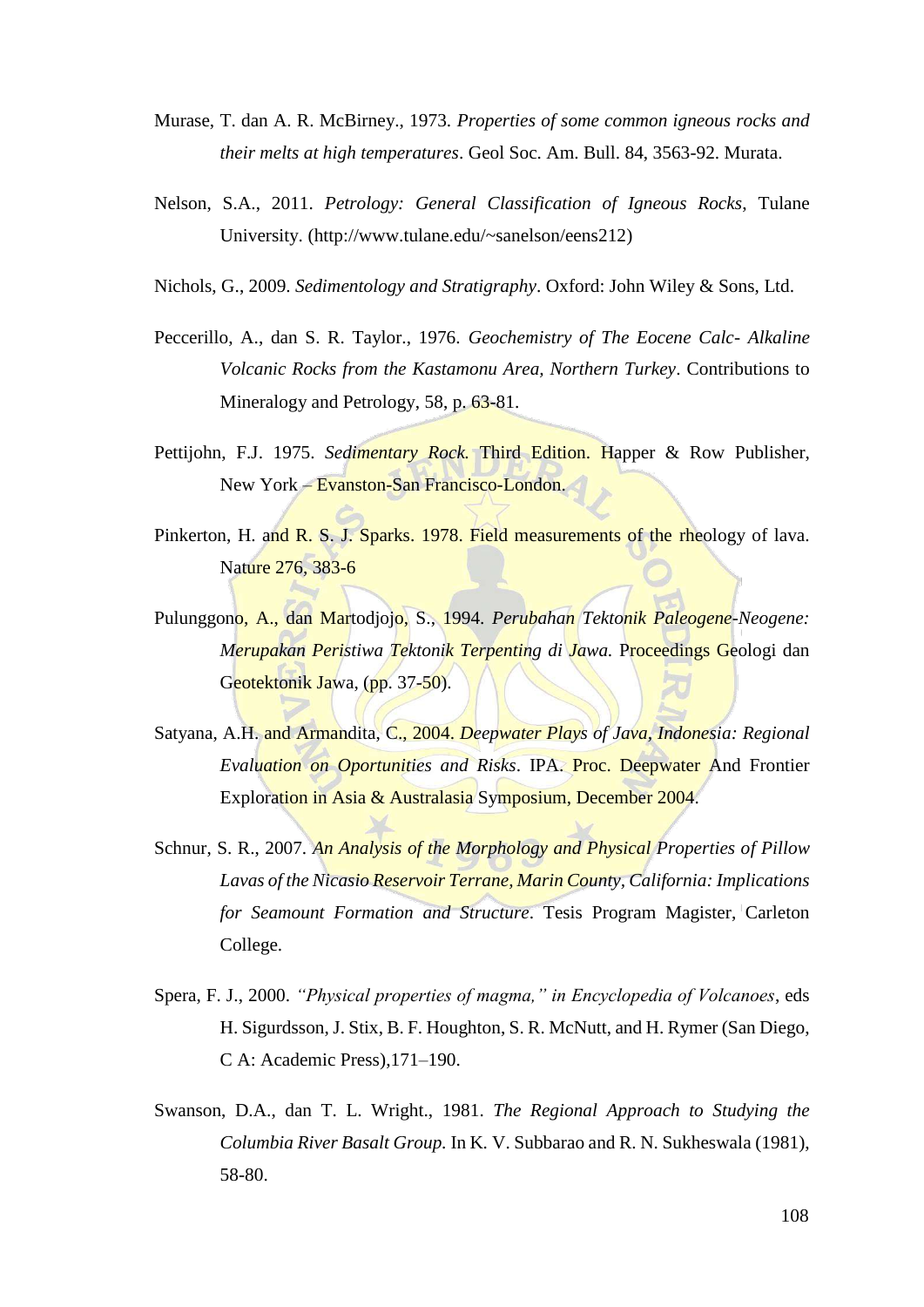- Streckeisen, A.L., 1976, *Classification of the common Igneous Rocks by Means of Their Chemical Composition: A Provisional Attempt,* Neus Jahrbuch for Mineralogie, Monatshefte.
- Streckeisen, A. L., 1978. *IUGS Subcommission on the Systematics of Igneous Rocks. Classification and Nomenclature of Volcanic Rocks, Lamprophyres, Carbonatites and Melilite Rocks*. Recommendations and Suggestions. Neues Jahrbuch für Mineralogie, Abhandlungen, Vol. 141, 1-14.
- Umino, S., Lipman, P. W., and Obata, S., 2000, Subaqueous lava flow lobes, observed on ROV KAIKO dives off Hawaii: Geology, v. 28, no. 6, p. 503-506.
- Van Bemmelen, R. W. (1949). *Geology of Indonesia Vol. IA.* Hague: Government Printing Office.
- Wahab, Abdul., 2010. Sandi Stratigrafi Indonesia Edisi 1996, IAGI, Jakarta.
- Walker, George P.L. (1967). *Thickness and Viscosity of Etnean Lavas*. Nature: 484-485.
- Walker, George P.L. (1971). *Compound and Simple Lava Flows and Flood Basalts*. Bulletin of Volcanic Eruptions: v. 35, p. 579-590.
- Walker, George P.L. (1973). *Lengths of Lava Flows*. Great Britain. 107-118.
- Walker, George P.L. (1992). *Morphometric study of pillow-size spectrum among pillow lavas*. Bulletin of Volcanology: v. 54, p. 459-474.
- Waters, A. C., 1960. *Determining Direction of Flow in Basalts*. Am. J. Sci. 258A, 350- 66.
- Wilson, M., 1989, *Igneous Petrogenesis,* Springer, Dordrecht: Springer.
- Wright, Robert H., 1984. *Geology of the Nicasio Reservoir Terrane, Marin County, California, in Blake, M.C. Jr., ed., Franciscan Geology of Northern California*. Pacific Section S.E.P.M., v. 43, p.99-112.
- Yamagishi, H., 1985. *Growth of pillow lobes — evidence from pillow lavas of Hokkaido, Japan, and North Island*. New Zealand. Geology 13: 499-502